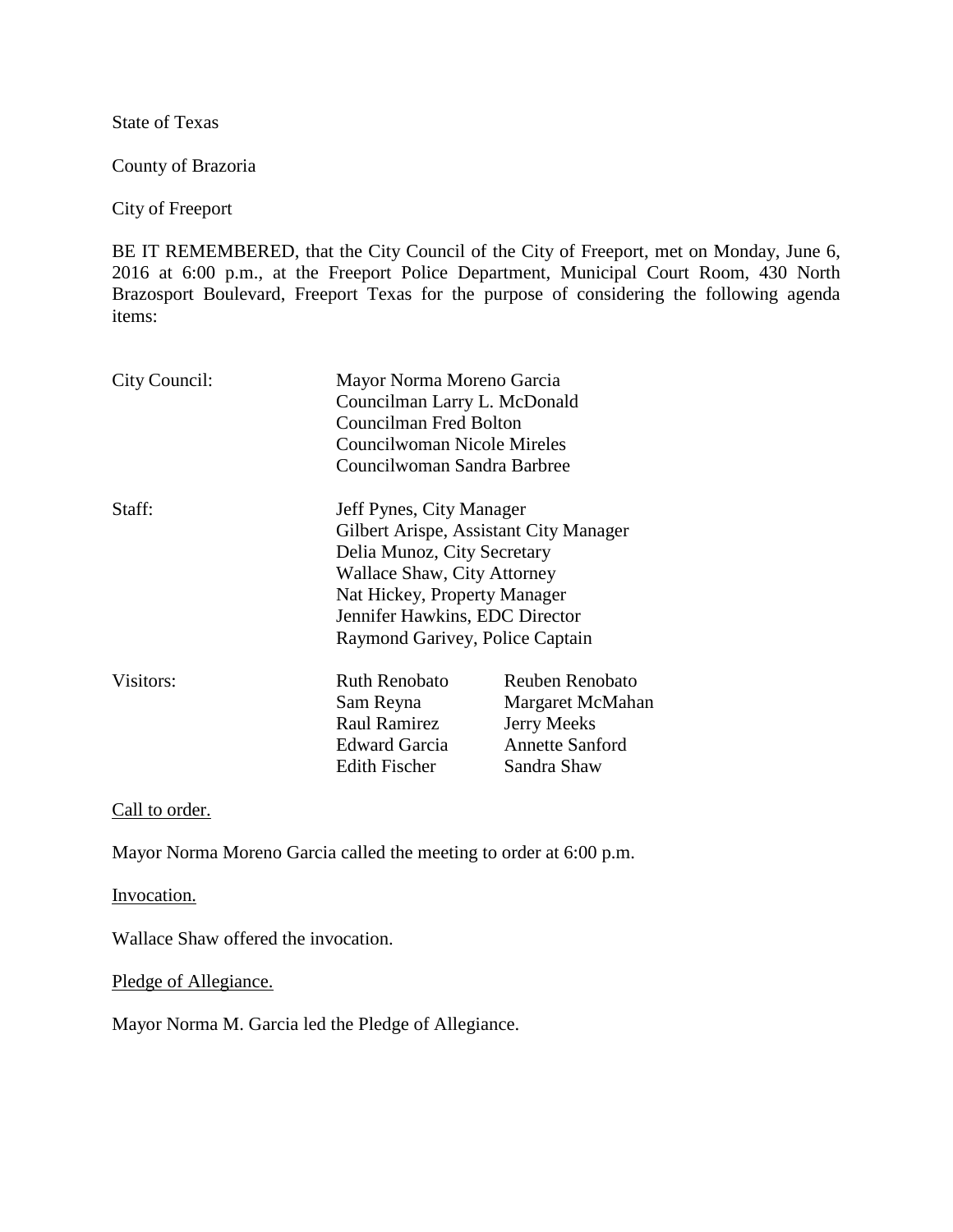Attending citizens and their business.

There were none.

Consideration of approving May 16 & 23, 2016 Council Minutes.

On a motion by Councilwoman Barbree, seconded by Councilman Bolton, with all present voting "Aye", Council unanimously approved the May 16, & 23, 2016 Council Minutes.

Consideration of awarding a bid for the Riverside Lift Station and authorizing the City Manager or his designee to negotiate a contact with the successful bidder and authorizing the Mayor and City Secretary, respectively to execute and attest such contract.

On a motion by Councilwoman Barbree, seconded by Councilman Bolton, with all present voting "Aye", Council unanimously approved awarding the bid to Matula & Matula Construction, Inc. for the Riverside Lift Station and authorizing the City Manager or his designee to negotiate a contact with the successful bidder and authorizing the Mayor and City Secretary, respectively to execute and attest such contract.

Consideration of approving Resolution No. 2016-2497 a Homeland Security Grant Program for the Computer Aided Dispatch/Records Management System.

On a motion by Councilwoman Mireles, seconded by Councilwoman Barbree, with all present voting "Aye", Council unanimously approved Resolution No. 2016-2497 a Homeland Security Grant Program for the Computer Aided Dispatch/Records Management System.

Consideration of approving and releasing the City's interest in trust property on Block 2, Lot 40 & SE 2.98 ft of Lot 39, Riverside Terrace, known as 1901 North Ave. H, Tax Id. 7310-0062-000.

Reagendaed

Consideration of approving and releasing the City's interest in trust property on Block 37, Lt 13, Velasco Townsite, known as 623 South Ave. H., Tax Id. 8110-0410-000.

Reagendaed

Consideration of approving and releasing the City's interest in trust property on Block 809, Lot 15, 18-19 Velasco Townsite, known as 1805 and 1811-1813 North Ave. P, Tax Id. 8110-4177- 000.

Reagendaed

Consideration of approving and releasing the City's interest in trust property on Block 774, Lot 24, Velasco Townsite, known as 1623 North Ave. M., Tax Id. 8110-3789-000.

Reagendaed